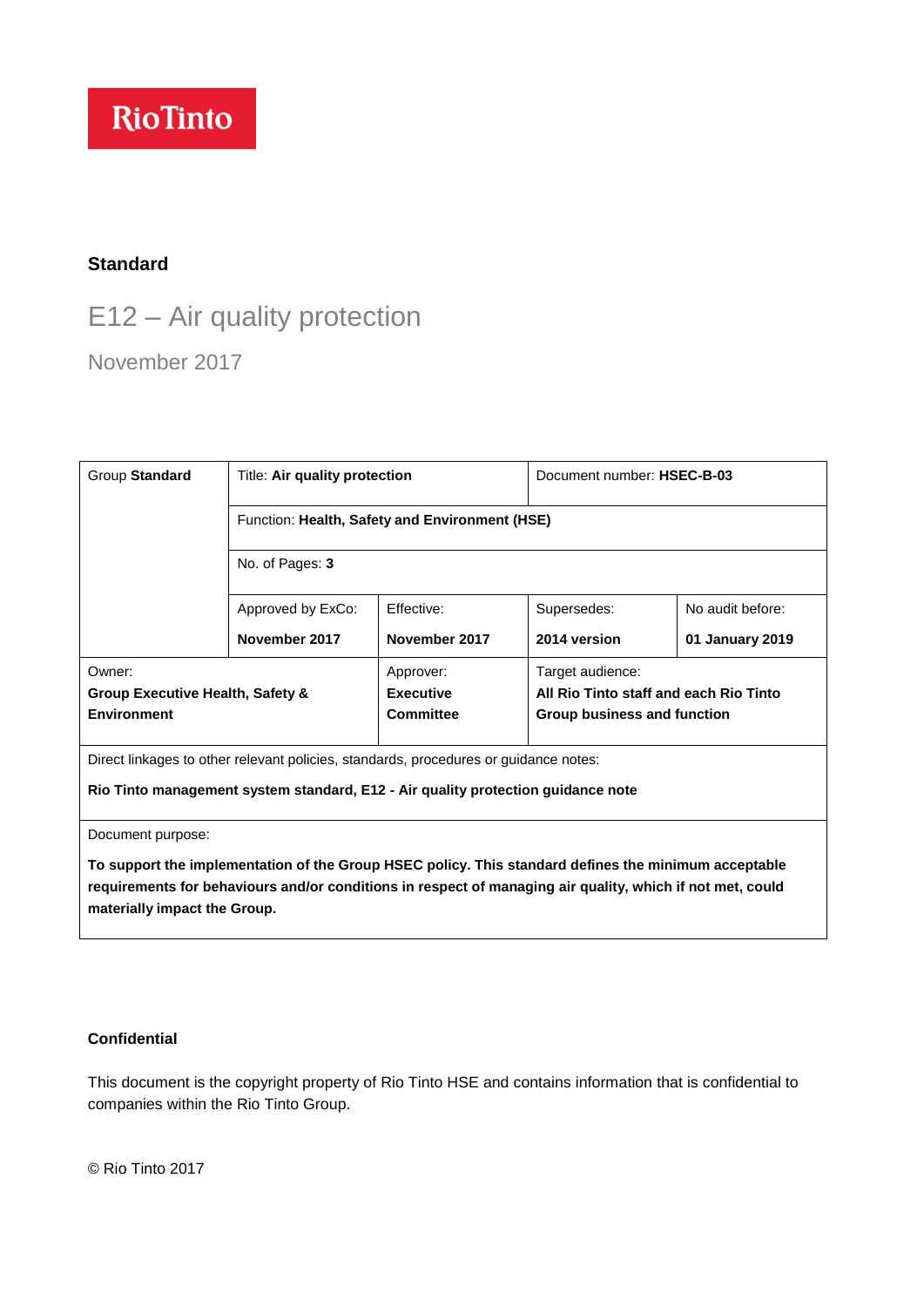# E12 – Air quality protection

## **Intent and Scope**

Business units and operations are accountable to manage impacts associated with our operations to ensure risk is managed in accordance with regulatory commitments, Rio Tinto values as outlined in *The way we work*, and the HSEC policy. Rio Tinto is committed to protecting the environmental value of the regions where we operate and maintaining good stewardship for the long term. The intent of the standard and the requirements herein, is to prevent, or otherwise minimise, mitigate and remediate the effects that our business' operations have on communities and environments.

This standard is applicable to all Rio Tinto business units and managed operations across all phases of their life cycle from exploration through post-closure. This standard covers air emissions, including greenhouse gases, from all sources including point sources, and diffuse or fugitive air emissions sources.

### **Performance requirements**

- 1.1 Manage air emissions resulting from business activities to protect the environment, and/or community health and livelihoods.
- 1.2 Understand and plan for any constraints that cumulative air impacts and/or strategies to mitigate climate change may pose for current or future operations.

### **Control requirements**

Requirements in this standard apply in addition to any requirements defined in the *Rio Tinto Management System* standard, those of the *Community and social performance* standard, and the other environmental standards. Materiality thresholds, described in guidance to this standard, determine the level of effort required to meet subsequent clauses herein.

#### **Hazard identification and risk management**

- 2.1 Develop internal performance criteria for emissions (including greenhouse gases) when government regulations are absent, or insufficient to ensure protection of the environment, and/or community health and livelihoods. Any performance criteria that are more stringent than government regulations must have formal approval from the business' Managing Director.
- 2.2 Characterise and document ambient air quality and meteorological characteristics to support risk and impact analysis.
- 2.3 Identify, characterise and document all potentially significant air emission sources from the operation as well as environment, and/or community health and livelihoods that may be affected within the air shed.
- 2.4 Develop, maintain and implement management strategies for all significant air emission sources and demonstrate that, under normal and worst case operating conditions and adverse meteorological conditions, emissions from the operation, current or after a modification, will not cause violation of applicable current and reasonably foreseeable future compliance criteria.
- 2.5 Evaluate and document all potential impacts to ambient air quality, including the associated cost of mitigation activities to maintain compliance, as part of the technical and financial preparation and evaluation of capital projects.